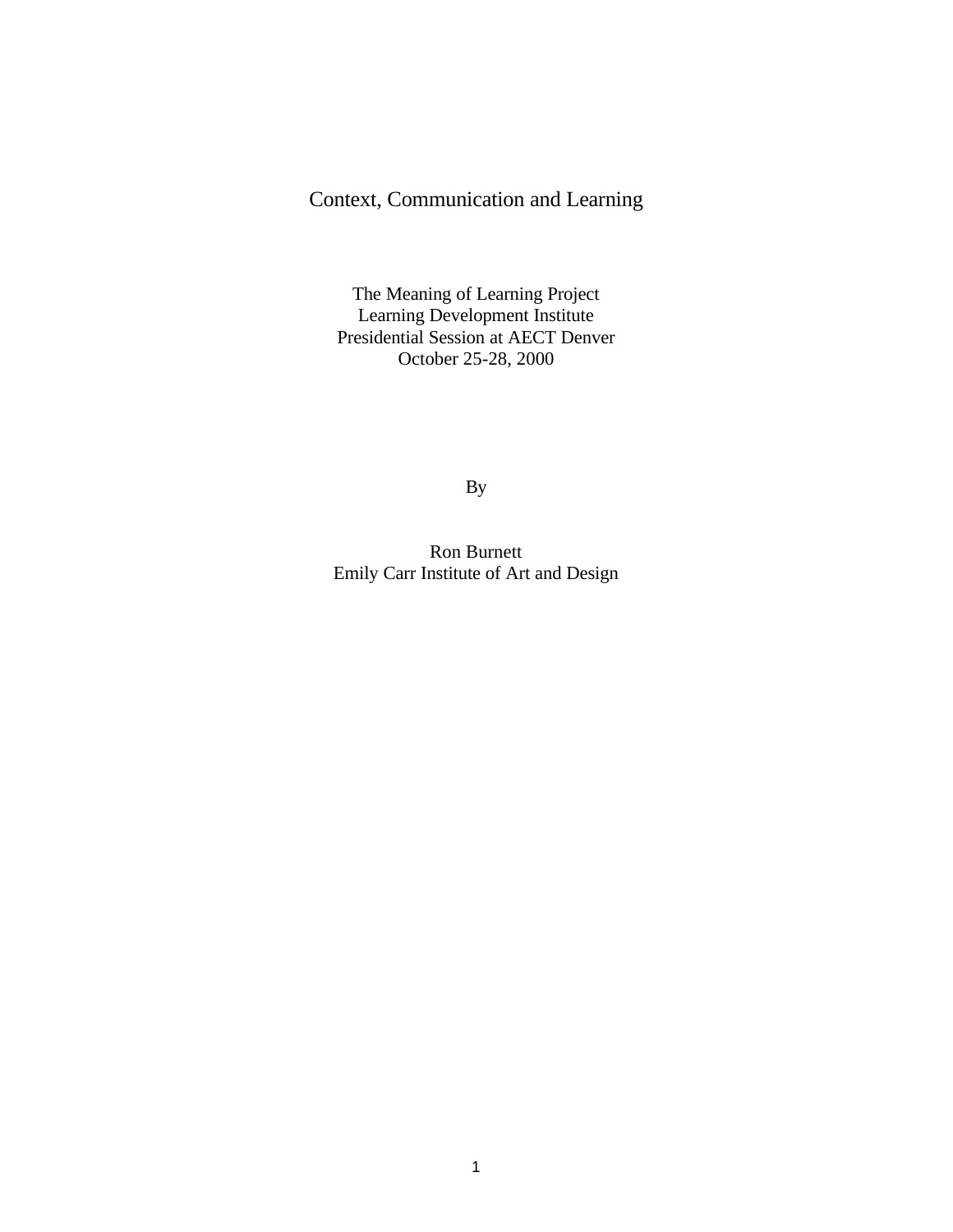## **Context, Communication and Learning**

To me, the experience of learning is dependent upon the context in which it takes place. Educational institutions have developed in tandem with a series of grand expectations about their impact and usefulness. That history is bound up with the hope that there will be social and economic benefits from what students learn and what they become. I use the word hope advisedly because the history of education is littered with the remains of many failed experiments to fulfil those goals. There have also been many successes. The last twenty years have been difficult for the educational system. Expectations have grown and at the same time, institutions have had great difficulty in keeping pace with demands from all sectors of our society. This is not due to a lack of effort. Quite the contrary, the story of education in the  $20<sup>th</sup>$  century is about educators trying, at every level, to resolve the issues of learning, empowerment and student development. The problem is that institutions do not change willingly and when changes occur, they are often difficult to maintain.

The most important question that needs to be answered about the future of the educational system is how we are going to encourage the creation of new paradigms of learning. Learning is largely based on the complex circumstances and context of classroom and school culture. Learning is also profoundly affected by the ways in which educational institutions are governed, as well as the expectations of students. This mix of features is made more difficult by the challenges that faculty and staff face in keeping the educational system in good shape. The complexity of all of these elements, their interaction and the challenge of planning for improvement have become central features of the debate on the future of education as we know it.

Context is about stories and in most instances, the stories that surround and underlie learning are rather more ephemeral than we would want to believe. Many of our theories of learning and so much of the practice of teaching does not account for the profoundly subjective nature of the school experience. The desire to convey information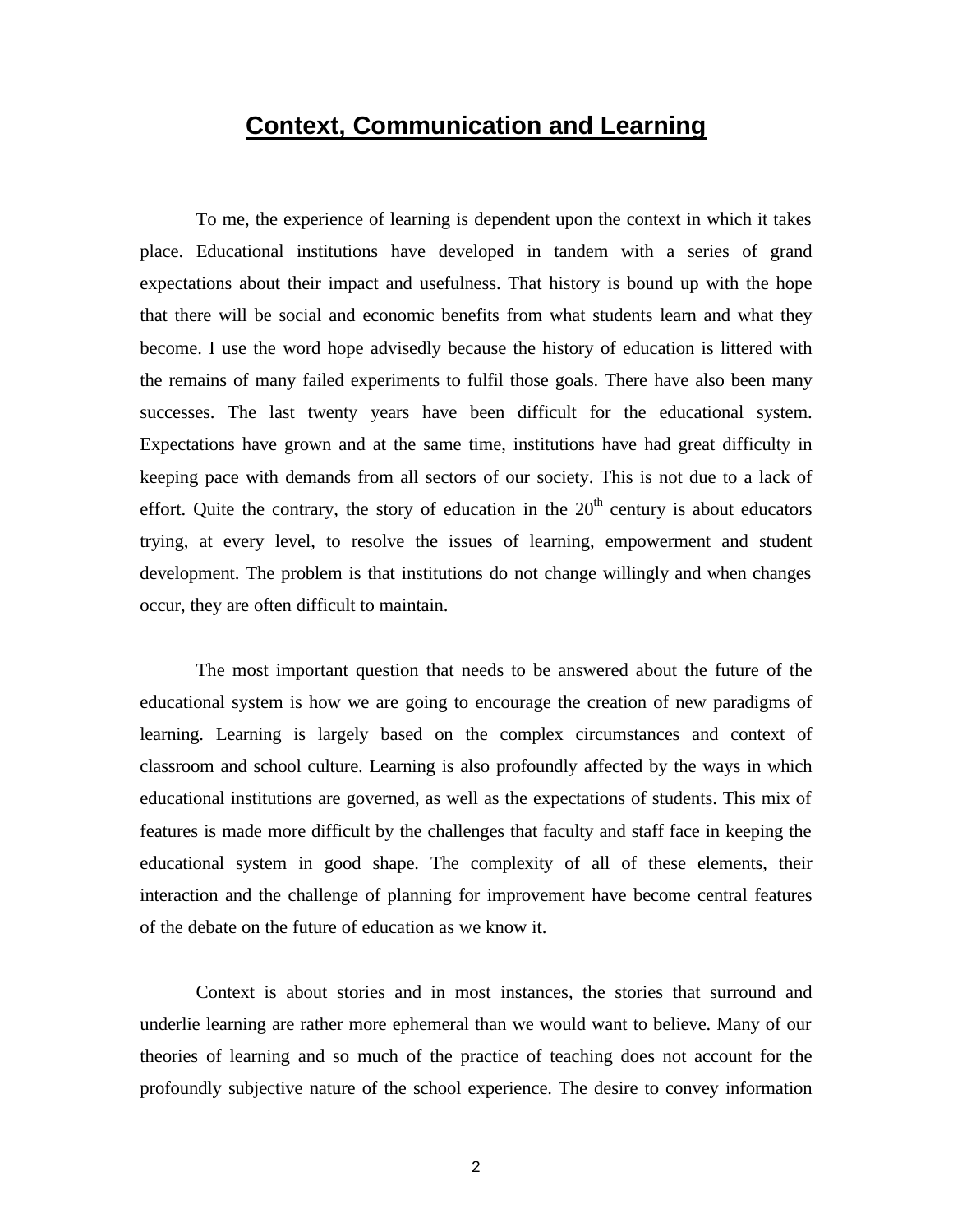and the social and cultural pressure to make learning into something that can be validated empirically makes it appear as if subjectivity is a distraction. It is not supposed to matter if students are experiencing some of the most turbulent periods of their lives as they move through the educational system. Somehow, they have to suffer through all of the expectations of the system and of their families, all of the social pressures and physical and psychological transformations that transitional periods of life engender and still succeed. Thankfully, many do. Because of a variety of societal pressures, the complexity of the context that I have just described is often marginalized in discussions of education. If you add in the various layers of experience that teachers go through as they transit from one stage of life to another, then it becomes clear why there is no simple way of describing how, or even whether, learning takes place inside educational institutions. This situation has been made even more difficult by the fact that over the last decade the demands for change in schools has become very intense. The subjective space of the teacher, for example, from family problems to illness is more often than not kept in the background of institutional life. Yet, communication cannot be abstracted from the realities that people are experiencing and from the pressures that they are under. I am not suggesting a focus here. Rather, I am discussing a territory that is more complex than we are often ready to admit.

I have worked as a teacher and administrator for over thirty years and these reflections on context are a product of my effort to understand and change the way our educational institutions think about teaching and learning. I have also been the head of an undergraduate university of art and design for over four years and have "learned" a great deal about the institutional, cultural and social constraints on innovation and change.

I continue to be amazed at the resistance to change among various groups in my institution. There is nothing malevolent or intentionally negative about this resistance. Institutions build complex layers of activity and interest to keep themselves running and the employees who have to live within those institutions, of necessity, develop a stake in what they do and how they perform their roles. The extraordinary thing is that context develops into micro-context—broader expectations and breadth of vision turn towards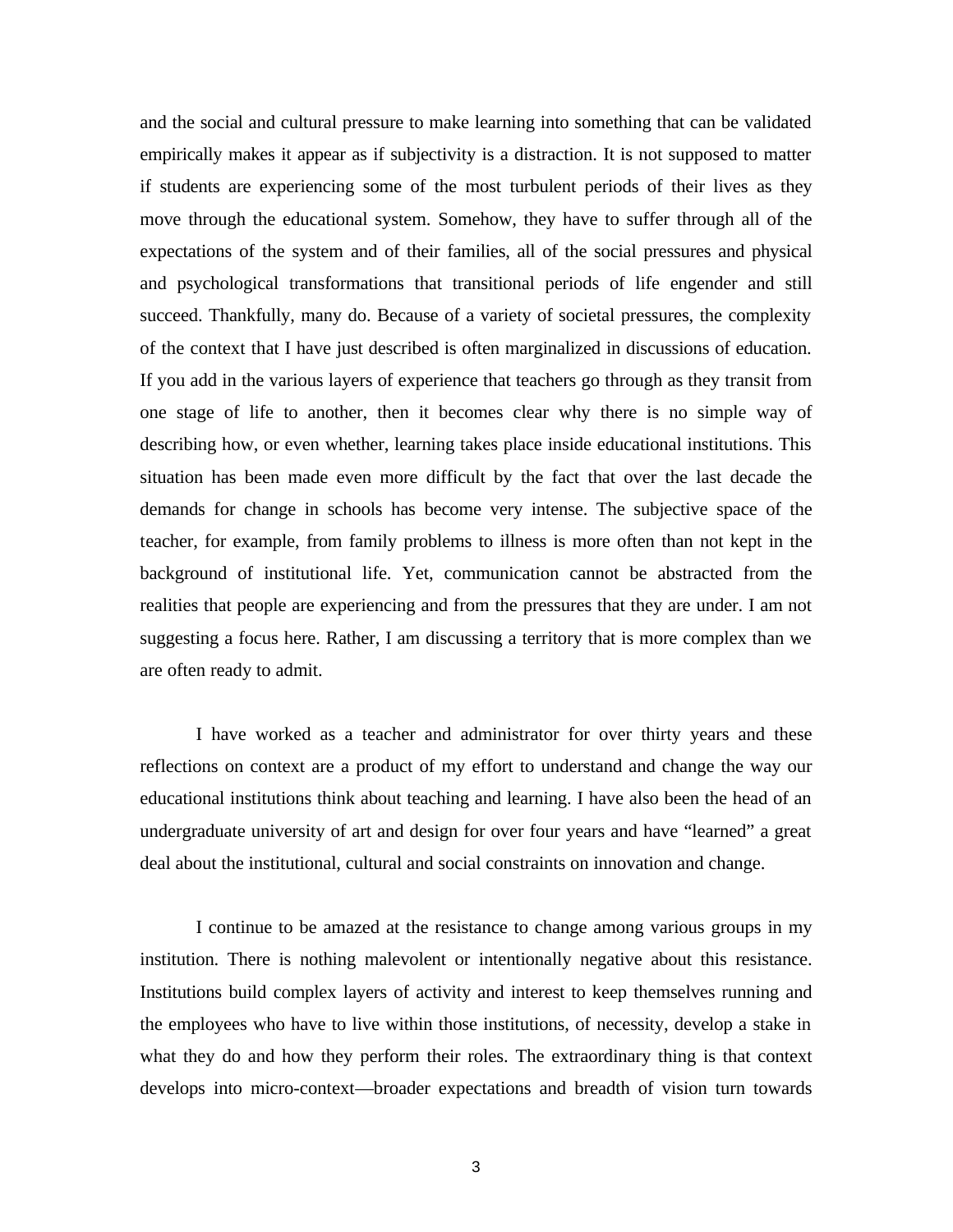highly individualized strategies of survival. This is also to be expected. But, in order to understand what happens in our classrooms, we have to understand the often highly charged sense of self-interest that teachers, staff and administrators develop in their daily practice. This occurs both in their pedagogical choices and in their perceptions of what is acceptable and what is not acceptable in their relationship to the institutions of which they are a part.

One of the difficulties is that learning often takes place in environments that have not necessarily been designed to optimize the relationship between learners, teachers and institutions. This is not a claim that most teachers or school administrators would agree with and I make it in order to provoke some debate on the present situation inside the school system. I also make the claim knowing that there are numerous institutions struggling with the issues I am describing. Moreover, many institutions have developed rich and creative solutions to some of the issues I have mentioned.

When I talk about context, I am talking about the many complex factors that institutions have to work with in order to accomplish a variety of tasks and respond to a vast number of demands and expectations. Educational institutions bring with them a heritage that cannot be disengaged from their role as social engines for change and economic, cultural and social well being. And, that history has seen schools and the education system carry the weight of our societies' conceptions of children and adults and the ways in which institutions should and should not operate in response to all of their needs. The definition that our society has of schools is determined by paradigms that are utopian and geared towards the future. So, the weight is not only to provide immediate solutions to the social, cultural and economic needs of society, but also to envision what future generations will do and what skills they will need to become active participants in the development of society. The modern university has become so big in large measure because of the complexity of all of these expectations. Smaller institutions often have problems surviving because those expectations are superimposed onto their mandates. Professional institutions are in an even more difficult position because they are required to play the dual roles that come with specialization and breadth.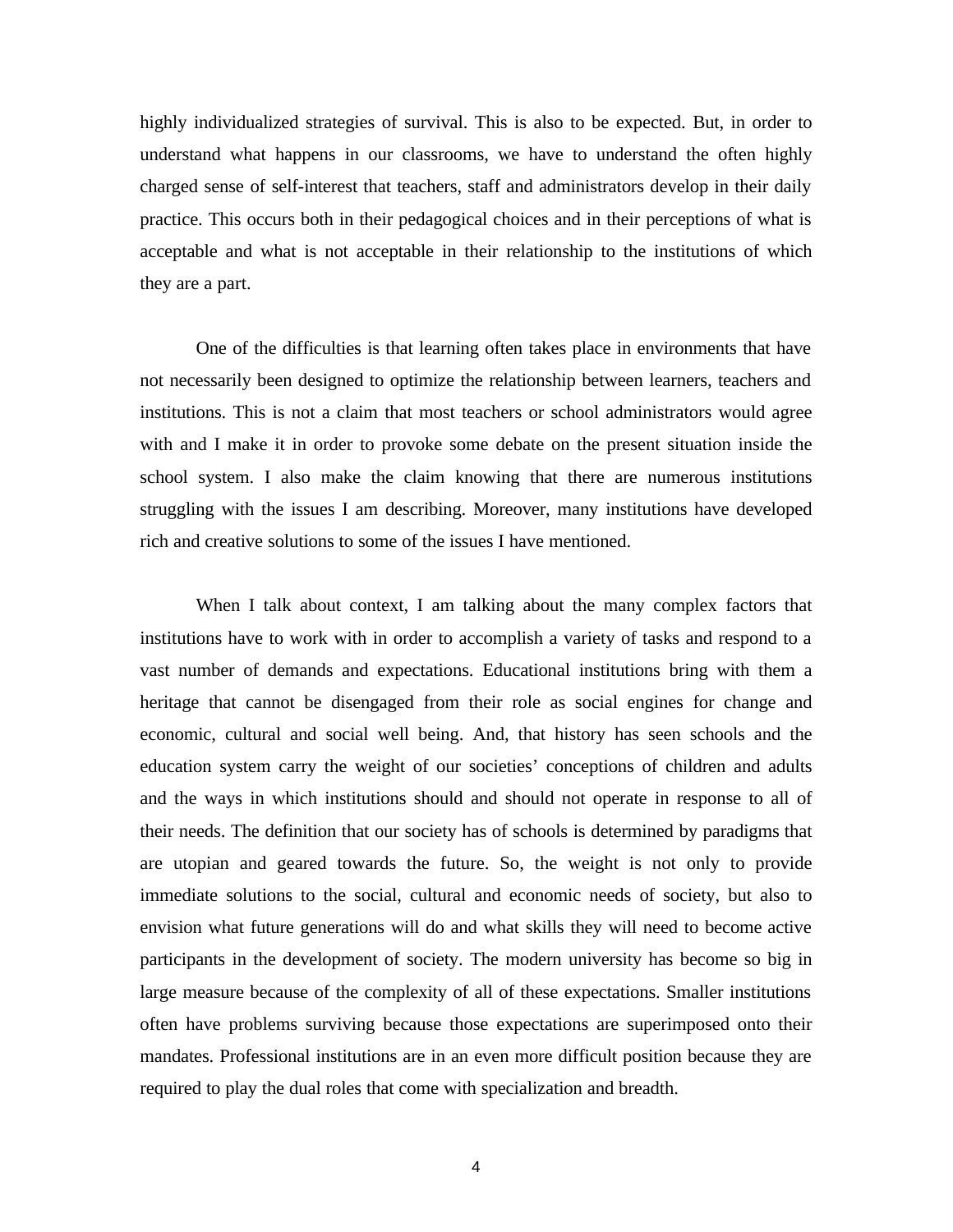Context is of course a very fluid concept. We can speak of many different approaches to context, many different ways of understanding the role and influence of a variety of factors on individuals and on society. At the beginning of 1970, I was fortunate enough to be involved in the early development of a college in Montreal. I say fortunate because it is rare to begin a teaching career with an institution that has no immediate history. Those of us who started there found ourselves in the business of building an institutional context for learning. This paper will not address the many exciting events that made the experience a unique and exhilarating adventure in institution building. However, there is one aspect of that history that I do want to explore and it relates right back to what we mean by learning and context.

Let me use the model of human conversation as a starting point. When two people address each other, they make many different assumptions about the process of communication and interaction. For example, I may walk up to a stranger and ask the time. He or she will decide if my invasion of her private space warrants a response and then whether or not the request can be responded to. Once I have the time, we can quickly part ways or decide to exchange some pleasantries. All things considered, this is a very simple interaction. Yet, is it? Won't both of our histories play an important part in the exchange? Lets say that he walks away from me and mutters something about crazy people, the city and the lack of privacy. Or perhaps, if it is a woman, she justifiably may see my intrusion as a danger and become frightened. Suddenly, a seemingly simple event has become the pivot for many different possible scenarios. I have merely described a few.

It is this sense of multiplicity that makes any context both unpredictable and fluid. A short conversation may have a desirable or undesirable effect, but the bottom line is that our conversations are generally impossible to plan. This is one of the sources of a continuous desire to communicate and I would add, to clarify the meaning of what we say to each other. For the most part, clarification is what conversations are about. We try to convert assumptions, misinformation, and lack of knowledge into a structure of exchange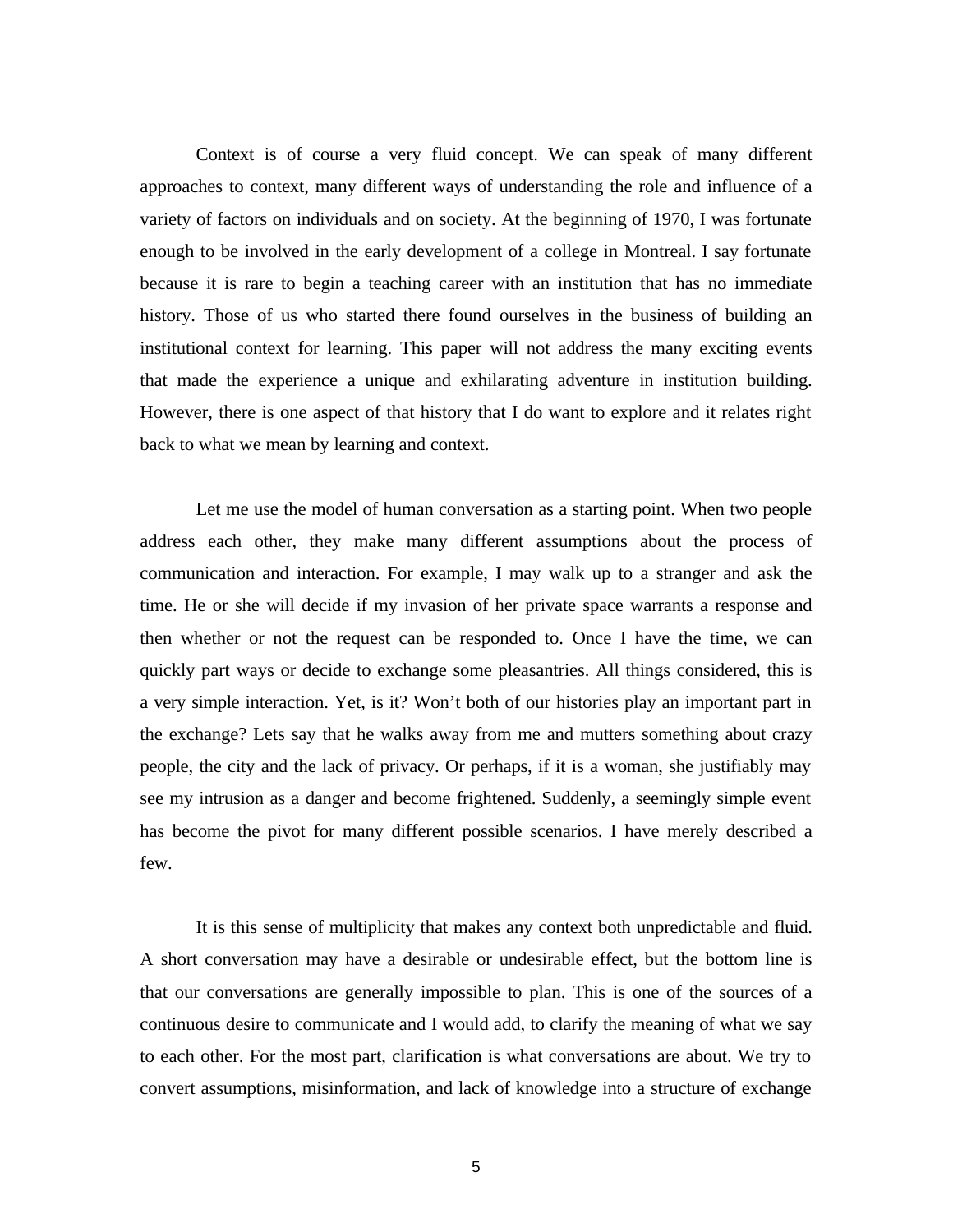that may lead to a meaningful understanding. We move from some sort of lack to a process of partial fulfillment. The road may be rocky and more often than not difficult, but the conversational process is all about trying to find a common ground that will allow two people the chance to understand each other.

Now, how possible is it to extend the communicative experience that I have just described into a context where a large number of people are being addressed by one individual? Surely, the problems multiply. The burden of history that schools bear is governed by the utopian notion that modes of address can be found to overcome the barriers to communications that are created by the school context. From the start, we have built schools on a foundation that needs continual patching. So, working backwards from the inevitable problems that classrooms create (and I have taught classes with five hundred students in them), teachers and administrators try to find solutions to the overwhelming cacophony of information that a diversity of students of differing backgrounds bring to the public arena of the classroom. The complex emotional and intellectual phase that any given student may be experiencing at any particular moment in his or her life further complicates all of this. And, the stage of life in which teachers find themselves adds additional complications to the interaction. The fact that so many teachers are aging in the institutions of which they are a part would not be a problem if the aging process were acknowledged as having an important effect on the quality of life of teachers **and** students. We cannot expect the same excitement about pedagogy from someone who has spent thirty years teaching students who seem to get younger with every class. Nor should one dismiss the impact of repetition on the discourses that are exchanged among all participants in teaching institutions. Some problems seem to appear and reappear with great regularity. Some issues (such as the value of examinations) go in cycles of concern and relative disinterest driven by factors that are far beyond the control of educators themselves.

The other important thing to remember here is that we are dealing with students at a time of their lives when they may or may not be receptive to learning and this is of course largely dependent on what the schools are teaching. In fact, the variables are many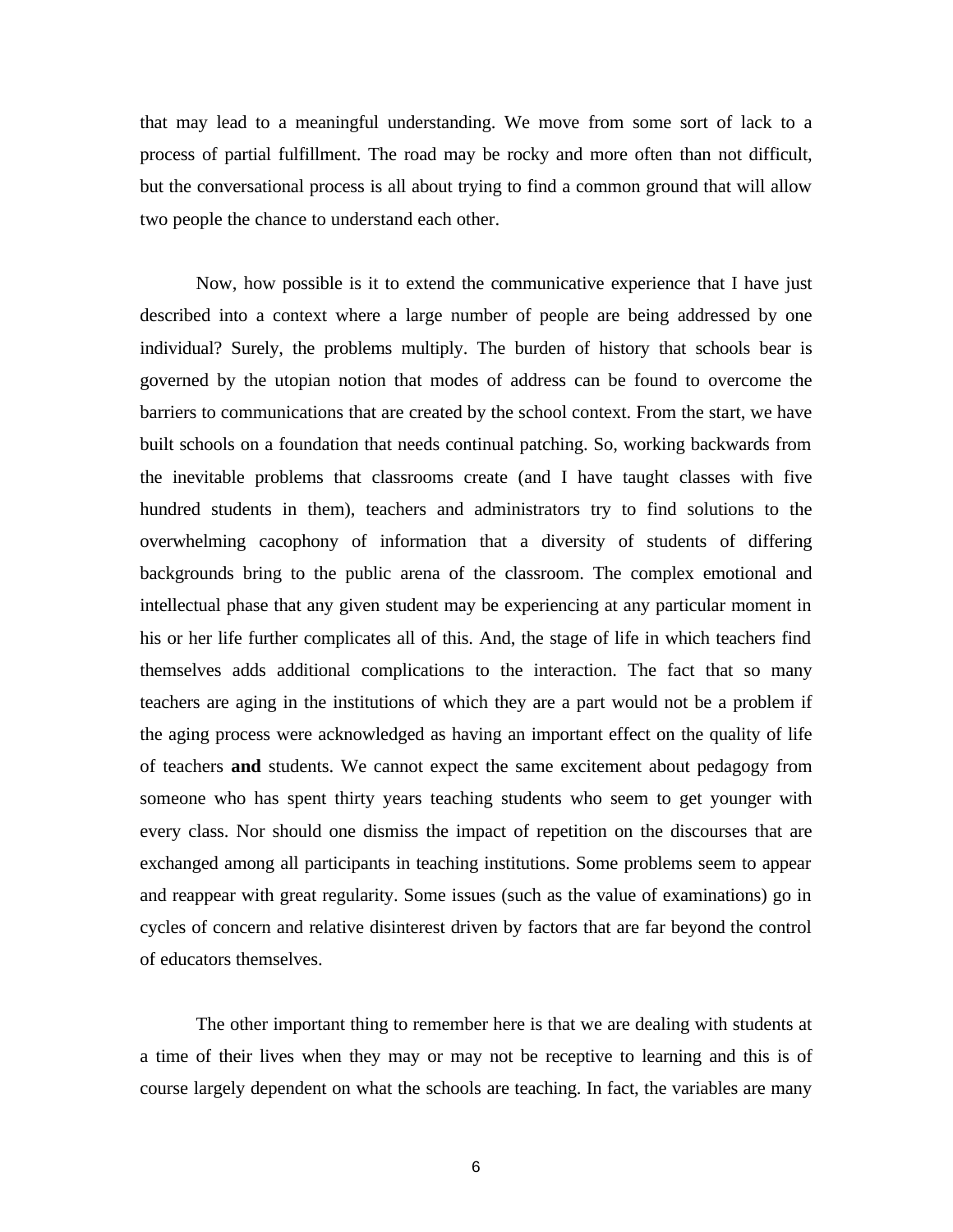and multi-layered. How can all of these variables be included in a model of learning? How can a context as complex as a school allow for and encourage enough diversity of approaches, to create an exciting and interesting environment for students to make their own intelligent choices about what to know and how to approach learning? Choice and the ability to make empowered decisions are what schools should be about. More often than not, the culture of schools does not permit students to move at their own pace towards an empowered decision about their futures. Yet, the context of schooling from the point of view of society and government policy suggests that empowerment will lead to employment and a recognition of civic stature and duty.

I began this paper by saying that learning and context go hand in hand and I have perhaps belabored the point. For me, context becomes even more complex when I factor in the broader social and cultural as well as political context that defines so much of a student's life. Let me come to what I consider to be a very crucial point through another story. Some years ago, I gave a presentation on media ethics and euthanasia to a very large group of doctors, nurses and hospice workers. I spoke to them about the role that media play in defining the most basic elements of what we consider our culture and social context to be. I asked the following question: " How many of you have watched the Oprah Winfrey show?" The vast majority of the audience had not watched the show. The discussion that followed was very revealing. I tried to point out that for many patients, it is possible that the Oprah show, with all of its emphasis on the wellness movement was an important element in people's subjective perceptions about their health. Oprah's advice and her guests might have a determining effect on a patient's view of themselves as well as their doctor. At a subsequent reception after the lecture, a hospice worker from South Carolina came up to me and mentioned that at his hospice the cancer patients, who were mostly men who had gotten cancer from their jobs as tobacco farm workers, watched Oprah everyday. I suggested that he spend some time discussing the show with them and get back to me. Subsequently, he wrote me a long letter about the experience. For the first time, he felt as if he had found an entrée into their lives. They joked about Oprah but felt that she was a real person and had some very important things to offer. Most importantly, he was able to find the measure of their concerns, fears and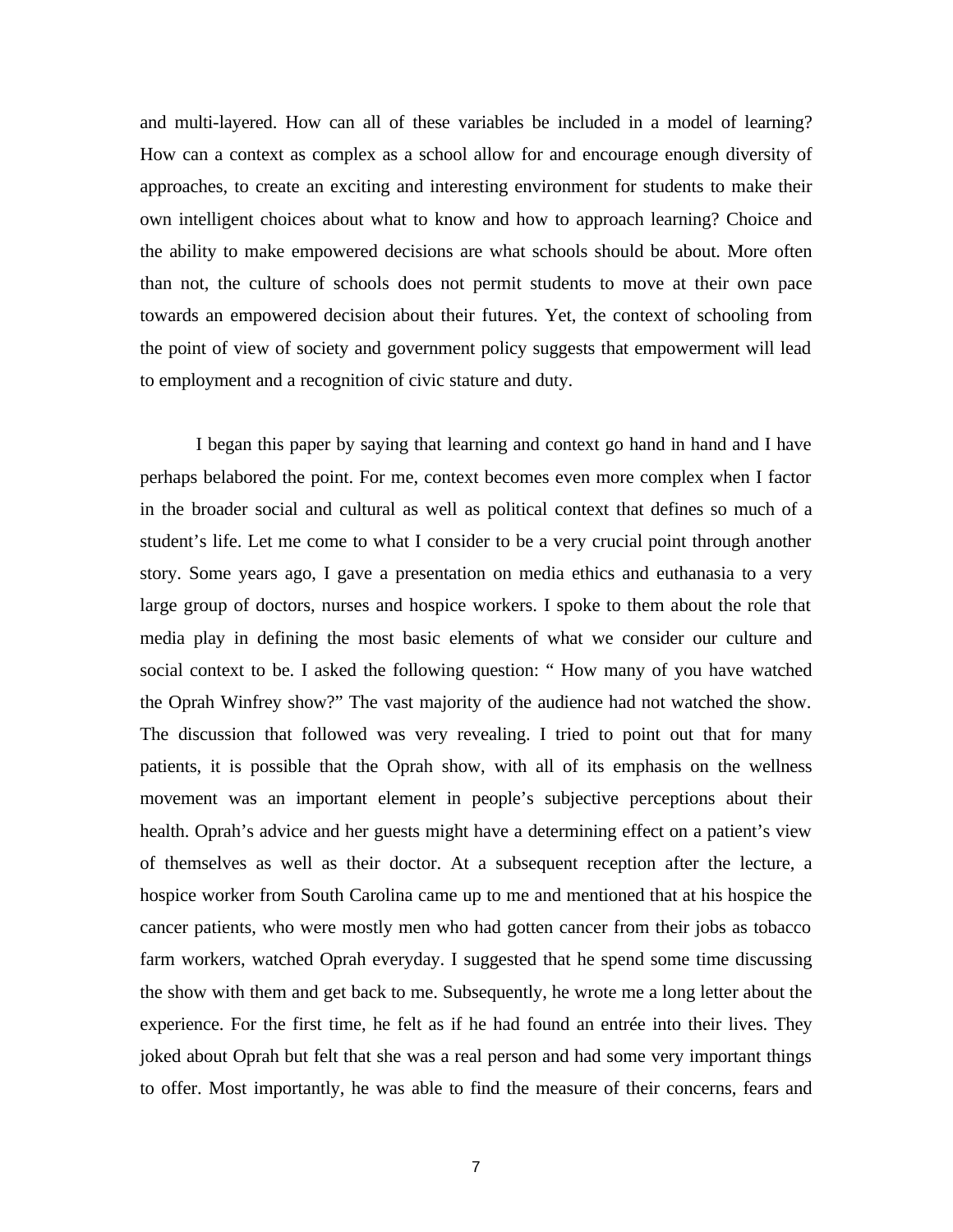hopes. In other words, he was able to develop a shared base with them and a shared language that encouraged further exchanges and a deeper understanding among everyone.

Clearly, this suggests something very important about context. How can a teacher address a group of students whose central obsession might be the Backstreet Boys from a position of shared knowledge and understanding? Why do students have to learn from people who may have very little respect for the cultural context in which students live? The same question could be asked of students in relation to teachers. This issue of intergenerational communications and sensitivity is often forgotten as teachers and students struggle with the everyday problems that they face in schools. Popular culture provides a central if not crucial foundation for the lives of students. In not recognizing the importance of this, teachers may be missing some of the most important elements in a student's understanding of their own lives. Yet, it seems clear that an improvement in the level and breadth of communications cannot be achieved if there is not some mutual giving in all quarters. I am talking here about more than just a shared discourse. We need a shared language and that will require a profound shift in the ways in which culture is both seen and understood within learning environments.

I am suggesting that popular culture from television to music to films to video games and the Internet must be a part of all school curricula. I am not suggesting this because I want some courses added to the already burdensome number that students have to take. Rather, I am talking about the inclusion of popular culture in workshops and discussions. I am arguing for the importance of shared knowledge even as I also recognize how fundamentally difficult it is to create and sustain sharing through conventional forms of communications within school environments.

This brings me to the next point about context. Many of the models that we work with in the school system at all levels are based on assumptions about individual development, stages of growth, age, gender and background. There is no way of disengaging the complexity of these variables from the communicative process. Every one of these variables is at work during every conversation that we have. At the same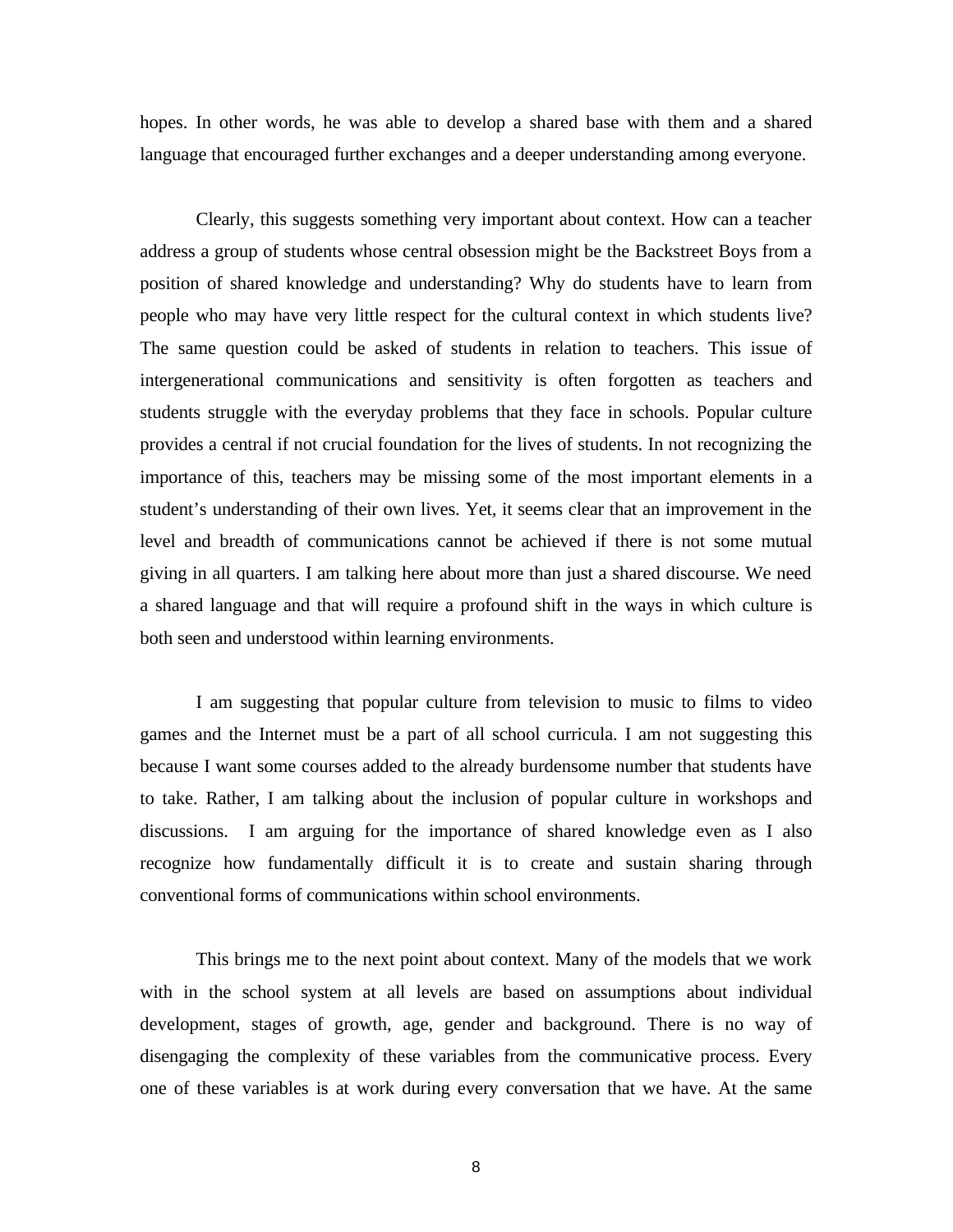time, in order to make sense of the need to communicate, a variety of assumptions are made about cognition and human development that are in large measure based on popular notions of the human mind. These popular conceptions, irrespective of their scientific validity govern both sides of the conversation in schools. For example, there is the presumptive idea that simply speaking about a topic will result in 'some' comprehension. This presumes that there has been listening and it also presumes that there has been some remembering. Quite often, conversations are also about forgetting. So much information is exchanged when we speak to each other and so much is going on in our minds, that it is often impossible to concentrate, often difficult to specify what has been heard and what hasn't. For a conversation to be truly dialogical, we have to recognize these weaknesses and build on the elements that do work. This presumes a context of nurture and personal attention that our present structure and its economic base, the way schools are funded and why, hinders if not undermines.

As must now be clear, I am less than convinced that educational institutions have been designed to handle the essentially personal nature of the learning experience. My discussion so far has centered on the gap between the private world that we all occupy and the public spaces within which we communicate. The word gaps provides me with many useful metaphors. We would not find it necessary to communicate with each other if there were no gaps. We would certainly not do any significant research if the gaps between present knowledge and future knowledge were easy to bridge. The social context of information and the ways in which information circulates could easily move from data to knowledge, if there were not so many mediators between information and understanding. Gaps are about mediators and this then adds another crucial element to the explanation of context within the educational system. If the cognitive model that we have of learning is limited to what can be validated empirically and to the realization of expectations and close approximation of anticipated results, then it is likely that we will find it very difficult to succeed. Mediation suggests that many different and unrelated elements may be working together to separate people from each other. It is when we recognize both the layers and what differentiates them, that we will be able to work on rebuilding the communicative space within the school system.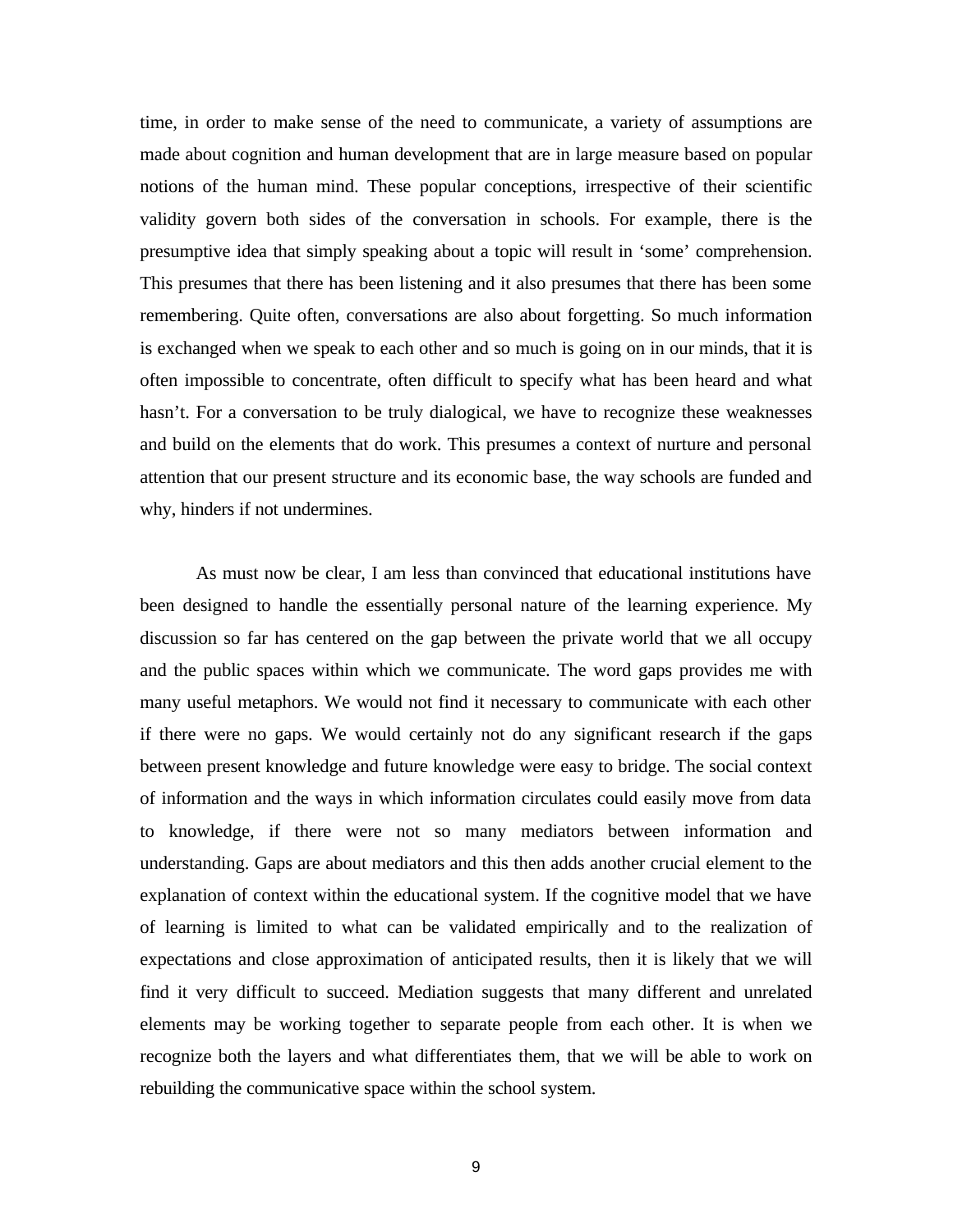I have mentioned cognitive paradigms and as we know, models of mind and models of human practice are crucial to most discussions of learning. Since I work in an institution that is dedicated to creative work and exploration, it might be useful to evaluate the underlying assumptions that govern the way students are taught at Emily Carr Institute of  $Art + Design$ . There is a very strong emphasis at the Institute on studio courses. There is also a tradition of separating the academic courses from the practical courses which tend to be focused on materials and on projects. This separation, which also exists in engineering and in the computer sciences, ends up marginalizing theoretical and historical thinking. There is a long tradition of teaching and mentorship that is at the root of the studio approach. One of the most important aspects is the assumption that budding artists must be taught by professional practitioners. There is nothing inherently wrong with this approach. It can however lead to narrowness and most importantly to a model of mind that separates and compartmentalizes learning. So, only certain things can happen in a class that is 'practical' in orientation. Richer forms of discourse, those that might reveal many different layers of intellectual thought, are frowned upon. The 'object' in a sense, becomes the primary focus. In fact, students in their fourth year spend a great deal of their time working on their graduation projects. They see academic courses as an interference to their creativity and often delay taking the courses until their fifth year. Academic inquiry becomes an add-on. Imagination and intellect are divided and seen as antagonistic to each other. The pressure to stay with these flawed strategies to learning comes as much from faculty as it does from students.

In reality, the impact of these divisions is that they highlight the lack of contact between many educational institutions and the ongoing developments in cognitive theory and learning. The most recent answer to many of these dilemmas has been to refocus the energies of teachers on the outcomes of their classes. This is another way of saying, irrespective of the many contradictions, that by structuring your classes to fit into an 'outcomes' approach, you are likely able to anticipate the results of the pedagogical process that you are engaged in. At a minimum, this seems to make course outlines more relevant to what is taught. But, it is an illusion. The reality of classroom practice (as well